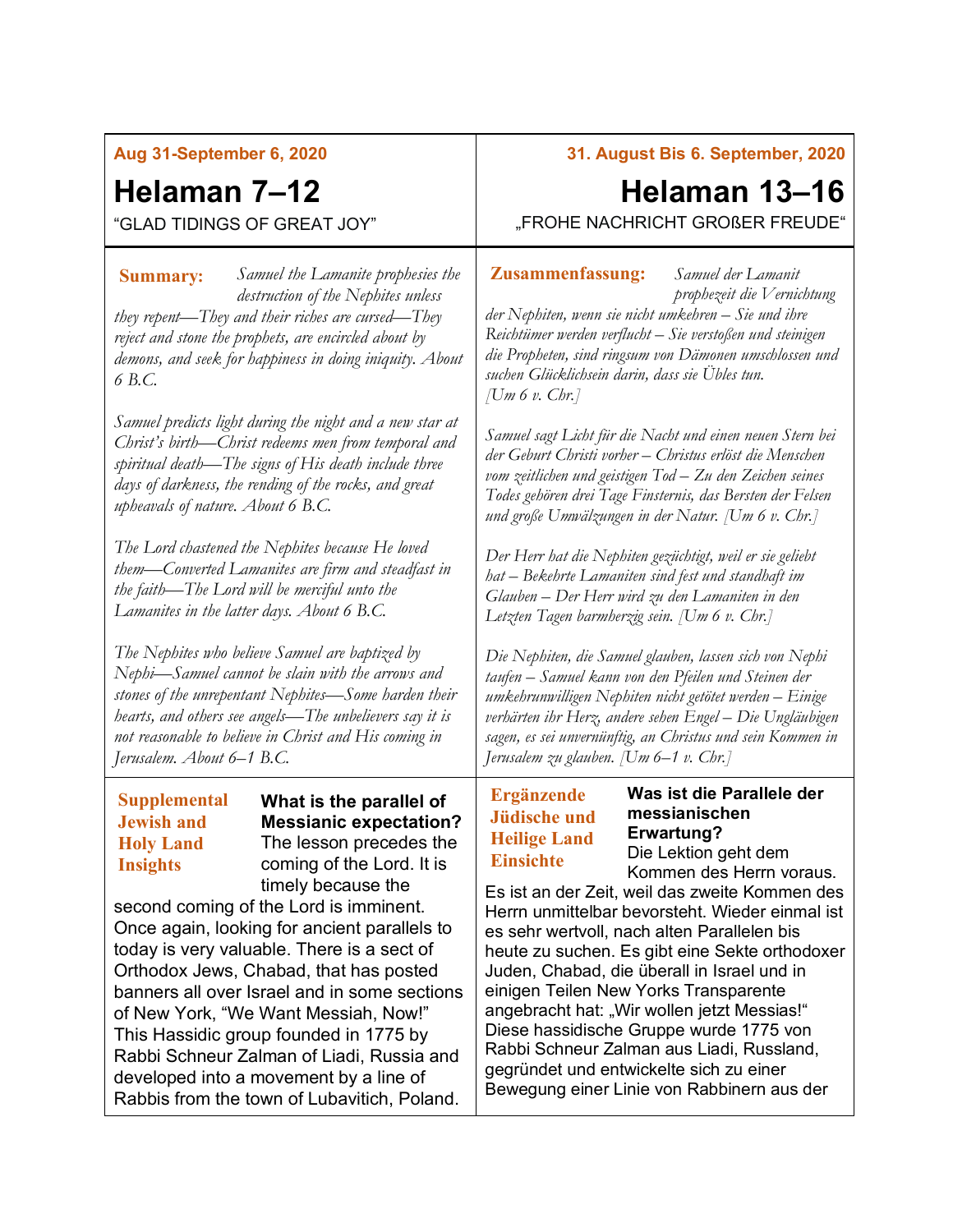| Since 1951, it was led by Rabbi Menachem<br>Mendel Schneerson. This Chabad group<br>proclaimed him to be the expected Messiah.<br>He transformed their cause into a<br>widespread Jewish movement in the world.<br>Under his leadership, Chabad established a<br>large network of institutions that seek to<br>satisfy religious, social and humanitarian<br>needs across the world. Rabbi<br>Schneerson's 1994 death shocked many<br>followers. The movement did not appoint a<br>new leader, and is split between<br>"moderates", who prefer not to discuss the<br>Messianic question, and "messianics" who<br>claim that he did not truly die – and will<br>reappear. When he died, his followers<br>refused to bury him for three nights and<br>three days. Their new posters read,<br>"Prepare for the Imminent Arrival of the<br>Messiah!" | polnischen Stadt Lubavitich. Seit 1951 wurde<br>es von Rabbi Menachem Mendel Schneerson<br>geführt. Diese Chabad-Gruppe erklärte ihn<br>zum erwarteten Messias. Er verwandelte ihre<br>Sache in eine weit verbreitete jüdische<br>Bewegung in der Welt. Unter seiner Führung<br>baute Chabad ein großes Netzwerk von<br>Institutionen auf, die religiöse, soziale und<br>humanitäre Bedürfnisse auf der ganzen Welt<br>befriedigen wollen. Der Tod von Rabbi<br>Schneerson im Jahr 1994 schockierte viele<br>Anhänger. Die Bewegung hat keinen neuen<br>Führer ernannt und ist aufgeteilt in<br>"Gemäßigte", die es vorziehen, die<br>messianische Frage nicht zu diskutieren, und<br>"Messianer", die behaupten, er sei nicht<br>wirklich gestorben - und werde wieder<br>auftauchen. Als er starb, weigerten sich seine<br>Anhänger, ihn drei Nächte und drei Tage lang<br>zu begraben. Auf ihren neuen Plakaten stand:<br>"Bereite dich auf die bevorstehende Ankunft<br>des Messias vor!" |
|--------------------------------------------------------------------------------------------------------------------------------------------------------------------------------------------------------------------------------------------------------------------------------------------------------------------------------------------------------------------------------------------------------------------------------------------------------------------------------------------------------------------------------------------------------------------------------------------------------------------------------------------------------------------------------------------------------------------------------------------------------------------------------------------------------------------------------------------------|-----------------------------------------------------------------------------------------------------------------------------------------------------------------------------------------------------------------------------------------------------------------------------------------------------------------------------------------------------------------------------------------------------------------------------------------------------------------------------------------------------------------------------------------------------------------------------------------------------------------------------------------------------------------------------------------------------------------------------------------------------------------------------------------------------------------------------------------------------------------------------------------------------------------------------------------------------------------------------------------------|
| Whom can we count on to prepare us for<br>the Messiah's coming?<br>In anticipation of the coming of the Messiah,<br>Samuel the Lamanite came from the group<br>of people not usually considered religious.<br>He was an anomaly among the Nephites as<br>well as the Lamanites. Genetically he was<br>one of them, a common descendant from<br>the tribes of Israel. Today, the living prophet<br>is a descendant from the tribes of Israel. He<br>is something of an anomaly among the non-<br>Jews as well as the Jews. The modern<br>prophet comes from the "Gentiles" which<br>causes a reaction among some of the Jews.<br>They look at him with about the same<br>unbelief as the Nephites who looked on<br>Samuel the Lamanite. In both instances, the<br>air is crisp with anticipation of the coming of<br>the Messiah.                 | Auf wen können wir zählen, um uns auf das<br>Kommen des Messias vorzubereiten?<br>In Erwartung des Kommens des Messias<br>stammte Samuel der Lamanit aus einer<br>Gruppe von Menschen, die normalerweise<br>nicht als religiös angesehen werden. Er war<br>eine Anomalie sowohl unter den Nephiten als<br>auch unter den Lamaniten. Genetisch war er<br>einer von ihnen, ein gemeinsamer Nachkomme<br>der Stämme Israels. Heute ist der lebende<br>Prophet ein Nachkomme der Stämme Israels.<br>Er ist eine Anomalie sowohl unter den<br>Nichtjuden als auch unter den Juden. Der<br>moderne Prophet stammt von den "Heiden",<br>was bei einigen Juden eine Reaktion<br>hervorruft. Sie sehen ihn mit ungefähr<br>demselben Unglauben an wie die Nephiten, die<br>Samuel der Lamanit ansahen. In beiden Fällen<br>ist die Luft frisch und erwartet das Kommen<br>des Messias.                                                                                                                 |
| How is Zarahemla like Jerusalem prior to<br>the Messiah's arrival?<br>The thought or question that occurred to me<br>as I read about how Zarahemla was, can it<br>be compared to the great city of Jerusalem?                                                                                                                                                                                                                                                                                                                                                                                                                                                                                                                                                                                                                                    | Wie ist Zarahemla wie Jerusalem vor der<br><b>Ankunft des Messias?</b><br>Der Gedanke oder die Frage, die mir beim<br>Lesen über Zarahemla einfiel, kann man mit<br>der großen Stadt Jerusalem vergleichen? Wie<br>viele ähnliche Erfahrungen haben sie oder                                                                                                                                                                                                                                                                                                                                                                                                                                                                                                                                                                                                                                                                                                                                  |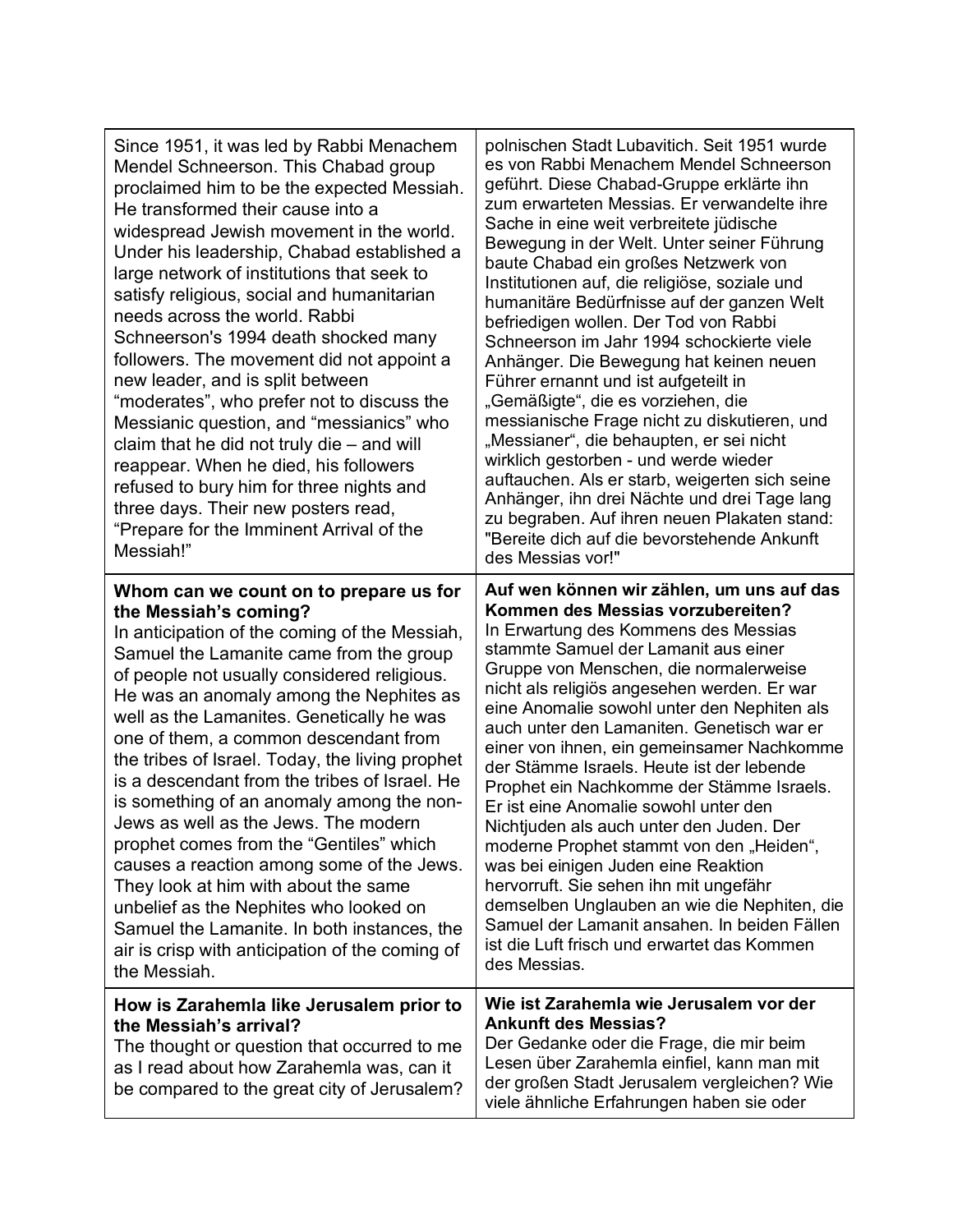How many similar experiences have they or will they experience in common? As we read of the last days, not only will Israel experience a holocaust in which a third of the population will perish, and two thirds of Jerusalem's population will die at that time. **(Zecharia 11:14 Revelation 16:14-21)**

**What is significant about Biblical timing?**

Timing of biblical events seem very significant. There are 27-verses in the Old Testament that refer to three nights and/or three days. More than a dozen of them refer to someone or a nation being saved. Could that make us ponder on Jesus repeatedly saying that He would rise-up on the third day, and save us? A few examples include the following. "And Moses stretched forth his hand toward heaven; and there was a thick darkness in all the land of Egypt three days: They saw not one another, neither rose any from his place for three days: but all the children of Israel had light in their dwellings." **(Exodus 10:22)** "And she said unto them, Get you to the mountain, lest the pursuers meet you; and hide yourselves there three days, until the pursuers be returned: and afterward may ye go your way." **(Joshua 2:16**) "Now the LORD had prepared a great fish to swallow up Jonah. And Jonah was in the belly of the fish three days and three nights." **(Jonah 1:17)** "For as Jonas was three days and three nights in the whale's belly; so shall the Son of man be three days and three nights in the heart of the earth." **(Matthew 12:40)** "And said, This fellow said, I am able to destroy the temple of God, and to build it in three days." **(Matthew 26:61)** "And the God of our fathers, who were led out of Egypt, out of bondage, and also were preserved in the wilderness by him, yea, the God of Abraham, and of Isaac, and the God of Jacob, yieldeth himself, according to the words of the angel, as a man, into the hands of wicked men, to be lifted up, according to the words of Zenock, and to be crucified,

werden sie gemeinsam erleben? Wie wir aus den letzten Tagen lesen, wird Israel nicht nur einen Holocaust erleben, bei dem ein Drittel der Bevölkerung umkommen wird und zwei Drittel der Bevölkerung Jerusalems zu diesem Zeitpunkt sterben werden. **(Sacharja 11:14 Offenbarung 16: 14-21)**

### **Was ist wichtig am biblischen Zeit Rechnung?**

Der Zeitpunkt der biblischen Ereignisse scheint sehr wichtig zu sein. Es gibt 27 Verse im Alten Testament, die sich auf drei Nächte und / oder drei Tage beziehen. Mehr als ein Dutzend von ihnen beziehen sich auf jemanden oder eine Nation, die gerettet wird. Könnte uns das dazu bringen, wiederholt über Jesus nachzudenken und zu sagen, dass er am dritten Tag aufstehen und uns retten würde? Einige Beispiele sind die folgenden. "Mose streckte seine Hand zum Himmel aus und schon breitete sich tiefe Finsternis über das ganze Land Ägypten aus, drei Tage lang. Man konnte einander nicht sehen und sich nicht von der Stelle rühren, drei Tage lang. Wo aber die Israeliten wohnten, blieb es hell." **(2. Mose 10: 22-23)** "Sie riet ihnen: Geht ins Gebirge, damit die Verfolger euch nicht finden; dort haltet euch drei Tage lang verborgen, bis die Verfolger zurückgekehrt sind; dann könnt ihr eures Weges gehen." (Josua 2:16) "Der HERR aber schickte einen großen Fisch, dass er Jona verschlinge. Jona war drei Tage und drei Nächte im Bauch des Fisches." **(Jonah 2:1)** "Denn wie *Jona drei Tage und drei Nächte im Bauch des Fisches* war, so wird auch der Menschensohn drei Tage und drei Nächte im Schoß der Erde sein." (Matthäus 12:40) "und behaupteten: Er hat gesagt: Ich kann den Tempel Gottes niederreißen und in drei Tagen wieder aufbauen." (Matthäus 26:61) "Und der Gott unserer Väter, die aus Ägypten geführt wurden, aus der Knechtschaft, und auch in der Wildnis bewahrt geblieben sind durch ihn, ja, den Gott Abrahams und Isaaks und den Gott Jakobs, gibt sich selbst, gemäß den Worten des Engels, als Mensch in die Hände schlechter Menschen, um